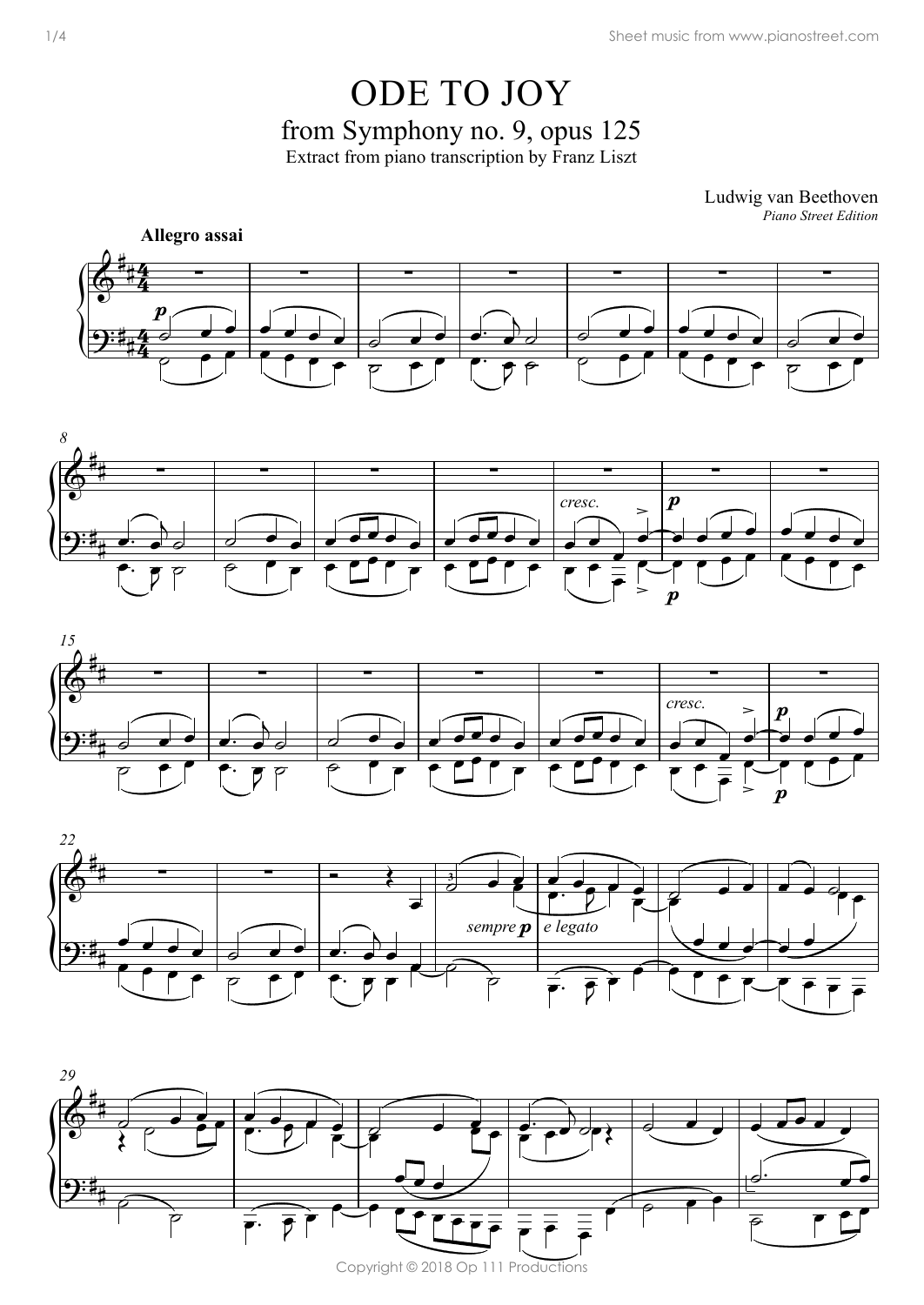









Copyright © 2018 Op 111 Productions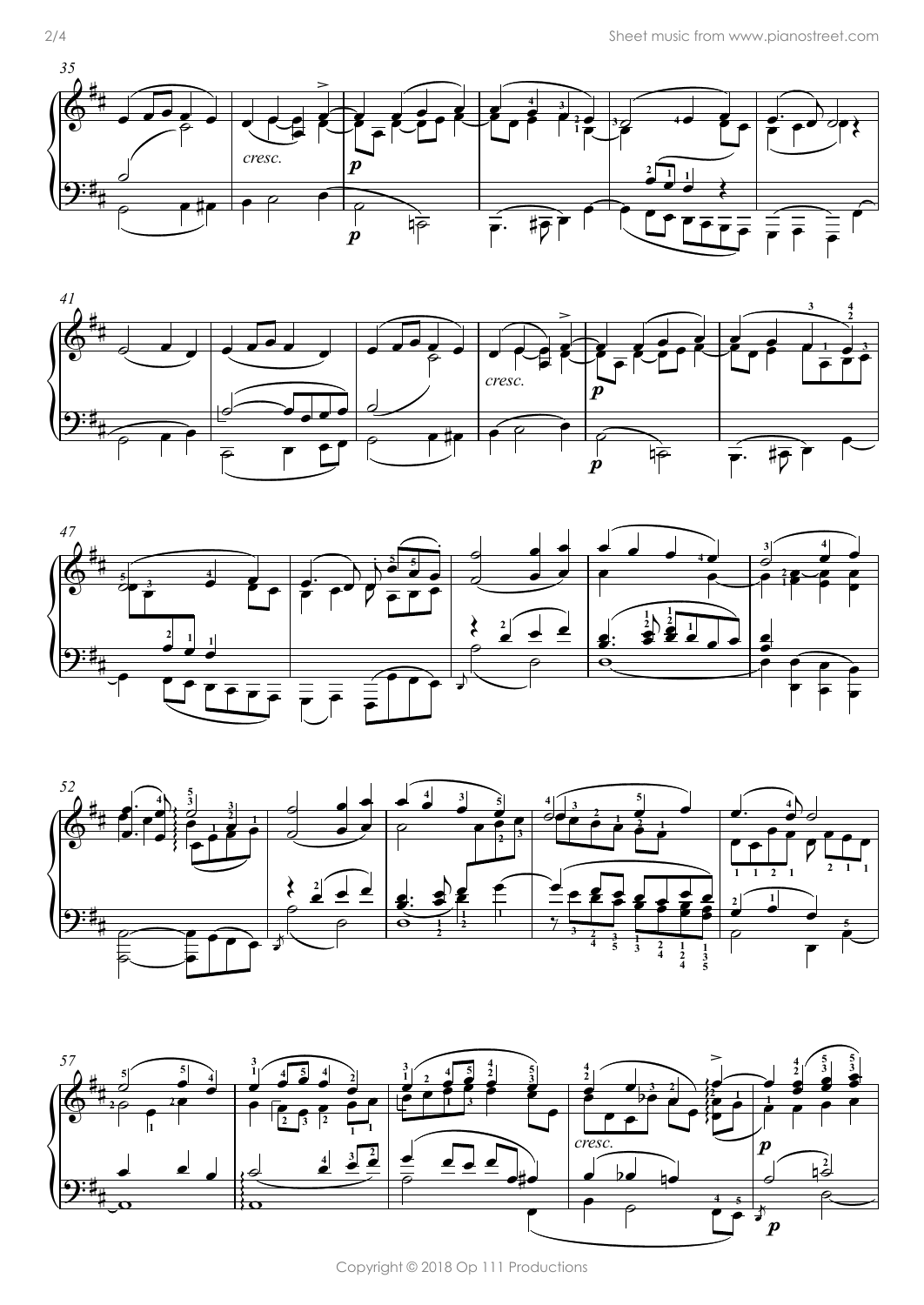3/4 Sheet music from www.pianostreet.com











Copyright © 2018 Op 111 Productions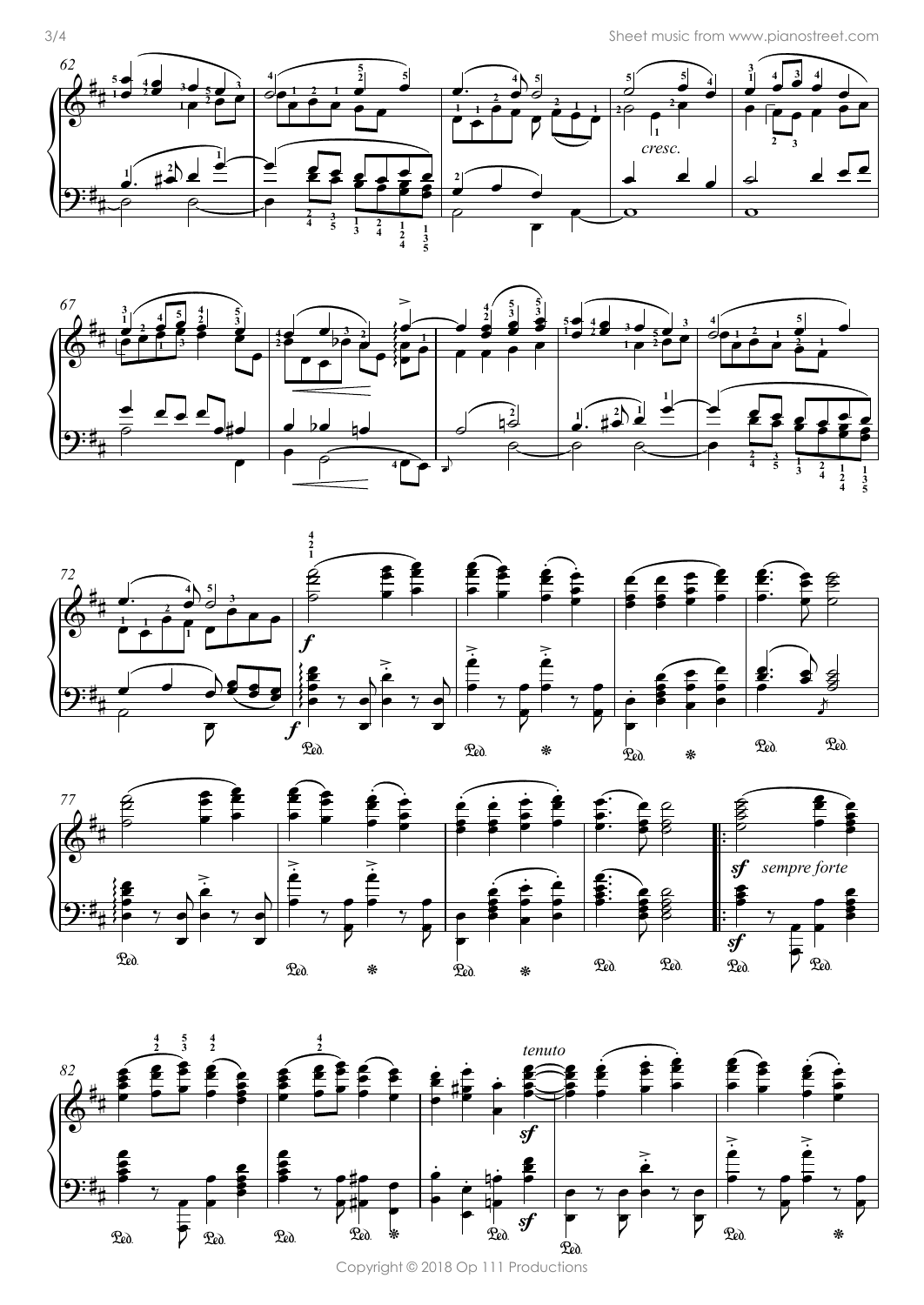4/4 Sheet music from www.pianostreet.com











Copyright © 2018 Op 111 Productions